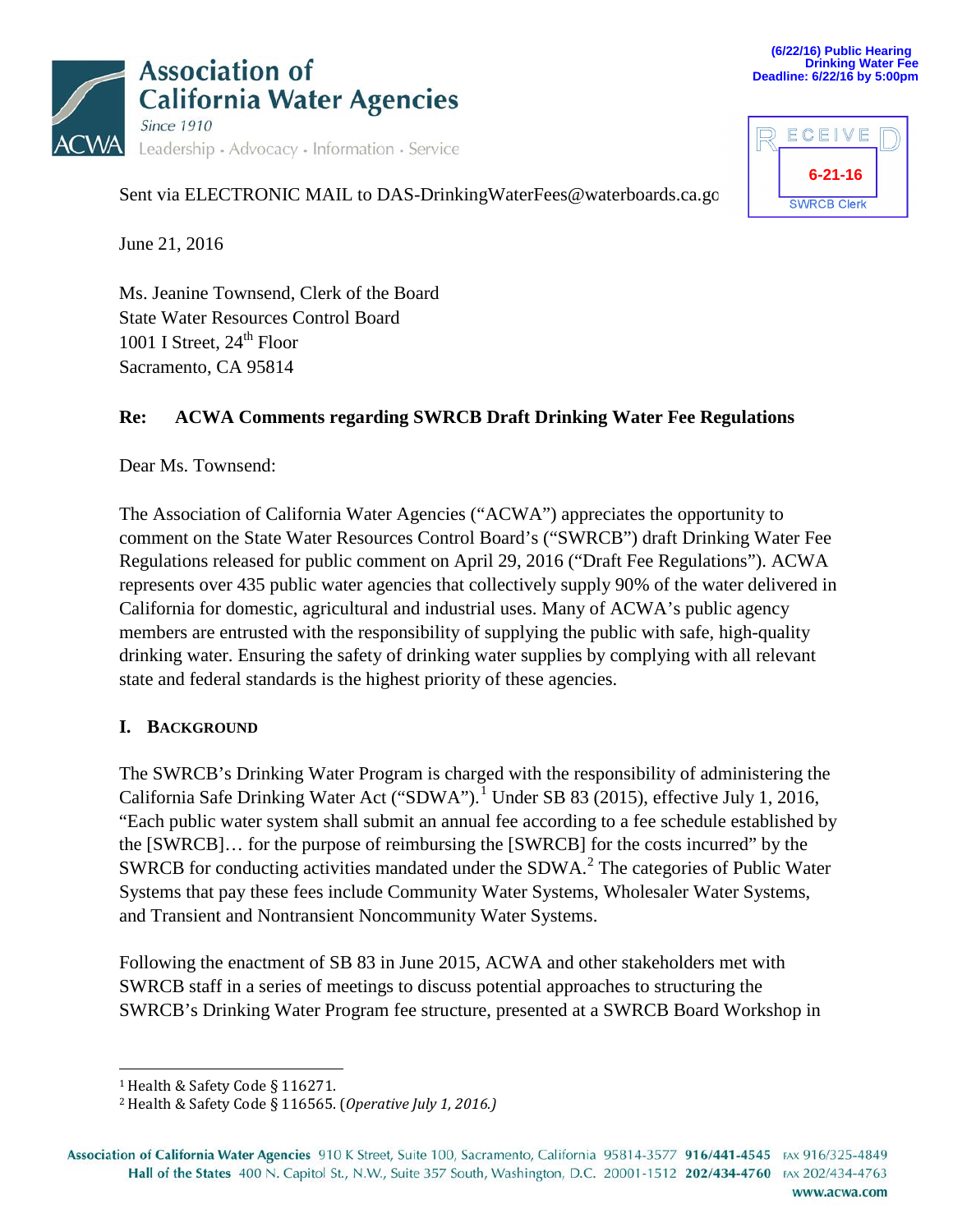November 2015, and along with many individual water systems' representatives, participated in a series of workshops held by SWRCB staff in locations around the state in December 2015.

The Draft Fee Regulations released for public comment on April 29, 2016 propose to significantly alter the existing structure of the fees paid by Community Water Systems and Wholesaler Water Systems. Under the Draft Fee Regulations, beginning in Fiscal Year 2016-17, fees for all Community Water Systems would be assessed on a per-connection basis, with two tiers of per-connection fees depending on system size. In contrast, under the current fee schedule, Community Water Systems with 1,000 or fewer connections pay a fee set at \$6 per service connection, with a minimum fee of \$250, while systems with more than 1,000 connections are charged a fee that is calculated based on the number of hours of service that the system requires from the Drinking Water Program ("fee-for-service"). Similarly, for Wholesaler Water Systems the Draft Fee Regulations would impose an annual fee of \$6,000 with an additional volumetric surcharge. Under the current fee schedule, these Wholesaler systems pay annual fees based on fee-for-service.

The Draft Fee Regulations' stated goal is to recover sufficient funding to support the Drinking Water Program's increased budget authorization amount for Fiscal Year 2016-17 and create a more stable and consistent source of funding for the Program. ACWA supports adequate funding for the Drinking Water Program. As is explained in section II, however, we have significant concerns related to the Draft Fee Regulations. In order to address these concerns, we encourage the SWRCB to replace the fee schedule included in the Draft Fee Regulations with the alternative fee schedule detailed in section III and Attachment 1. Finally, we urge the SWRCB to take additional steps to ensure that the State's Drinking Water Program maintains its accountability to public water systems and the customers they serve by modifying the Draft Fee Regulations and including provisions in the SWRCB Resolution adopting the final drinking water fee regulations that are detailed in section IV of this comment letter.

#### **II. THE DRAFT FEE REGULATIONS DO NOT ALLOCATE DRINKING WATER PROGRAM COSTS EQUITABLY AMONG COMMUNITY WATER SYSTEM FEE PAYORS**

ACWA acknowledges that the final drinking water fee regulations must ensure that the Drinking Water Program has adequate funding to support the amount allocated to the Program by the Legislature. However, we are concerned that the Draft Fee Regulations do not equitably allocate Drinking Water Program costs as they would impose dramatic fee increases on many Large Water Systems while decreasing fees for all Small Water Systems to levels substantially less than that those previously established by the Legislature.<sup>[3](#page-1-0)</sup>

Under the California Constitution, State regulatory fees are required to bear a "fair or reasonable relationship" to the fee payor's burdens on, or benefits received from, the

<span id="page-1-0"></span> <sup>3</sup> For purposes of this comment letter, "Large Water Systems" are defined as Community Water Systems serving more than 1000 connections and "Small Water Systems" are defined as Community Water Systems serving 1000 or fewer connections.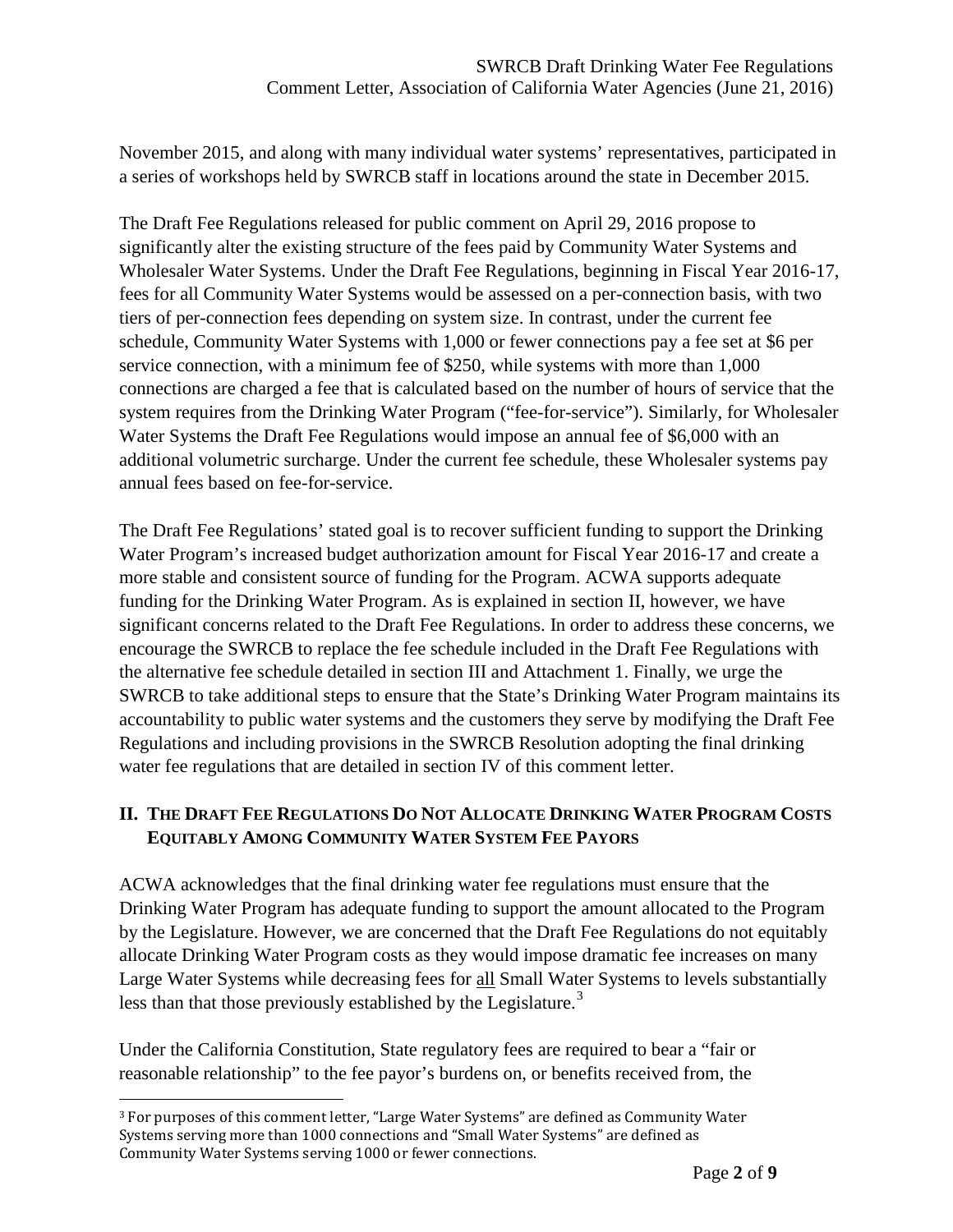governmental activity.[4](#page-2-0) As explained below, the Draft Fee Regulations' dramatic increases on many Large Water Systems' fees and significant reductions for all Small Water Systems' fees are not fair or reasonable.

## **A. The Draft Fee Regulations Would Result in Dramatic Fee Increases for Many Large Water Systems**

As illustrated in Table 1 below, for many Large Water Systems the SWRCB's Draft Fee Regulations would *dramatically increase* their annual fees when compared to the fees that systems have been paying under fee-for-service.

| <b>System Name</b>                           | Number of<br><b>Service</b><br><b>Connections</b> | FY 2014-15<br><b>Actual Fee</b> | <b>SWRCB</b><br><b>Draft Fee</b><br><b>Regulations</b> | <b>Percentage Fee Increase</b><br><b>(SWRCB Draft Fee</b><br><b>Regulations compared</b><br>to $FY2014-15$ actuals) |
|----------------------------------------------|---------------------------------------------------|---------------------------------|--------------------------------------------------------|---------------------------------------------------------------------------------------------------------------------|
| <b>CITY OF MERCED</b>                        | 29,948                                            | \$10,058                        | \$61,896                                               | 515%                                                                                                                |
| <b>SANTA ROSA, CITY</b><br><b>OF</b>         | 54,603                                            | \$10,464                        | \$111,206                                              | <b>963%</b>                                                                                                         |
| <b>CONTRA COSTA</b><br><b>WATER DISTRICT</b> | 61,110                                            | \$14,498                        | \$124,220                                              | <b>757%</b>                                                                                                         |
| <b>EASTERN</b><br>MUNICIPAL WD               | 137,037                                           | \$31,233                        | \$276,074                                              | 784%                                                                                                                |
| <b>SAN DIEGO, CITY</b><br>OF                 | 276,525                                           | \$46,818                        | \$555,050                                              | 1,086%                                                                                                              |

 *Table 1 - Examples of Impact of Draft Fee Regulations on Large Water Systems*

An analysis of the magnitude of the proposed increases of the Draft Fee Regulations on water systems of different sizes has been included as Attachment 2 to this comment letter.

# **B. The Draft Fee Regulations Would Result in Across the Board Fee Reductions for Small Water Systems**

In contrast with the dramatic fee increases for many Large Water Systems, the SWRCB's Draft Fee Regulations would significantly decrease annual fees for all Small Water Systems. Under the Draft Fee Regulations, the average annual fee for Small Water Systems would be substantially less than the fees paid by these systems since the current fee structure was adopted by the Legislature in 2009. Under the current fee structure, Small Water Systems pay a fee of \$6 per service connection, with a minimum fee of \$250.

With the costs of the Drinking Water Program increasing and fees for many Large Water Systems increasing by orders of magnitude, it is not reasonable to significantly decrease fees

<span id="page-2-0"></span> <sup>4</sup> Cal. Const. art XIII. A., § 3.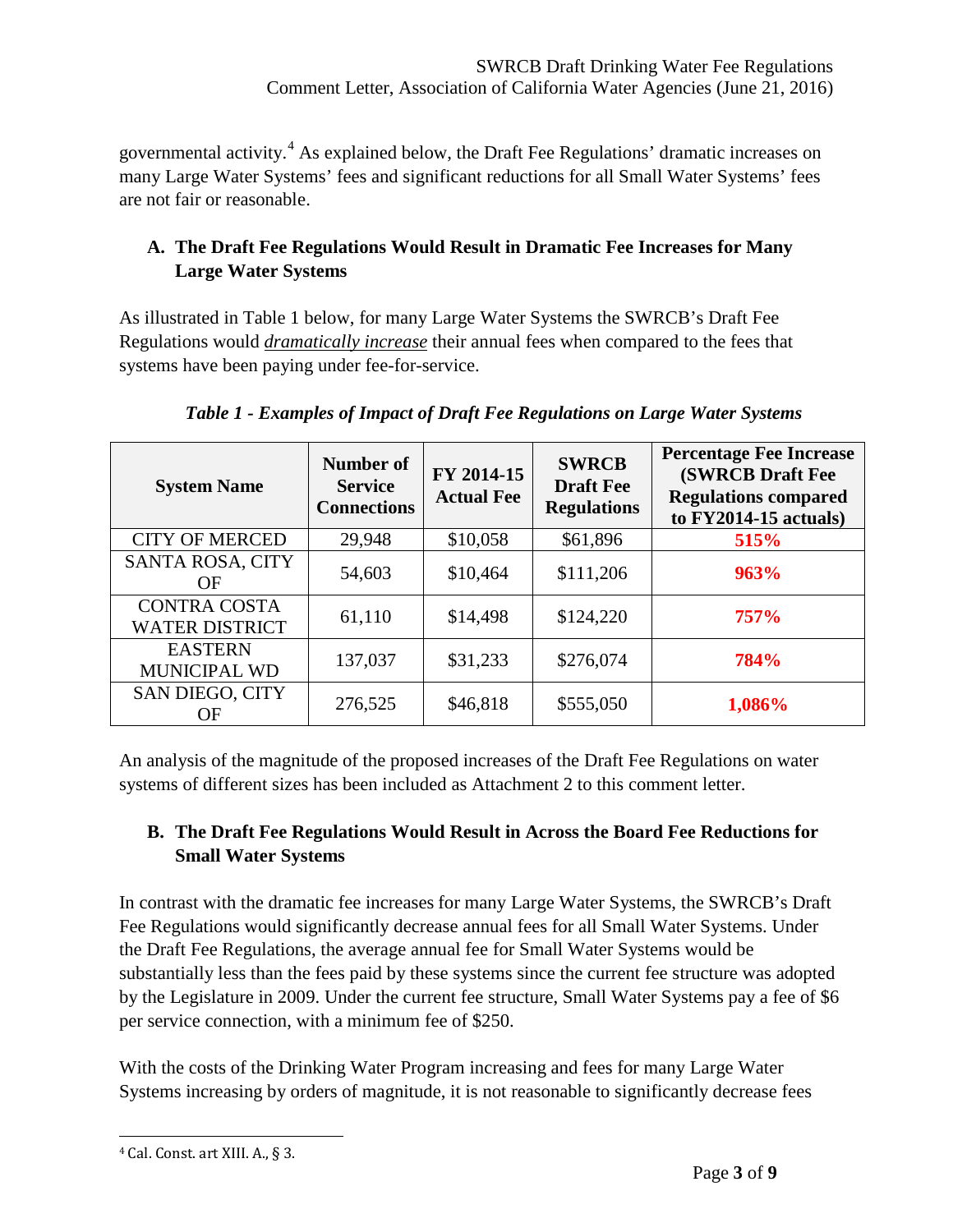across the board for all Small Water Systems. This is particularly true given the caps on fees for severely disadvantaged communities (SDACs) appropriately included in the Draft Fee Regulations.

# **C. The Draft Fee Regulations Provisions for Wholesaler Water Systems Do Not Enhance Revenue Stability and Are Inequitable for Both Wholesalers and Their Customers**

For Wholesaler Water Systems, the Draft Fee Regulations would impose an annual fee of \$6,000 with an additional volumetric surcharge of \$1.36 per million gallons of water produced.<sup>[5](#page-3-0)</sup> The use of a volumetric production surcharge as the basis of these fees is problematic for a number of reasons.

First, the use of a volumetric surcharge to calculate fees could result in decreased revenue stability. Wholesalers' total production can vary significantly from year-to-year as water availability changes. These changes in production would significantly affect the stability and predictability of the fees paid by Wholesalers.

Secondly, there are matters of equity associated with the pass-through effects of any volumetricbased fees for Wholesalers. In some cases, there are Wholesalers which serve as intermediary water suppliers, obtaining their water from other Wholesaler Water Systems before distributing these supplies to retail water agencies. A fee structure based on total production would have the effect of charging downstream water systems multiple times for the same water.

Finally, Wholesalers vary widely in the complexity of their systems and total production does not correlate with regulatory oversight requirements. Comparing the existing fees paid by Wholesaler Water Systems with their total production, it is clear that Wholesalers' need for regulatory oversight from the Division of Drinking Water does not clearly correlate with their total production. Billing Wholesalers based on their "total production" is not equitable to these systems or their ratepayers.

## **III.THE DRAFT FEE REGULATIONS SHOULD BE AMENDED TO MORE EQUITABLY ALLOCATE THE FEE INCREASES REQUIRED TO FUND THE DRINKING WATER PROGRAM**

#### **A. Water Community Option for Community Water Systems**

ACWA and other drinking water system representatives have developed an alternative fee option ("Water Community Option"). The Water Community Option for Community Water

<span id="page-3-0"></span> <sup>5</sup> Under § 64305(a) of the Draft Fee Regulations, "'Million Gallons' means the annual average, rounded to the nearest million, as reported to the State Board by the wholesaler for 2012, 2013 and 2014, of the total gallons of water that the wholesaler produced from surface water and from groundwater and gallons of finished water that the wholesaler purchased or received from another public water system."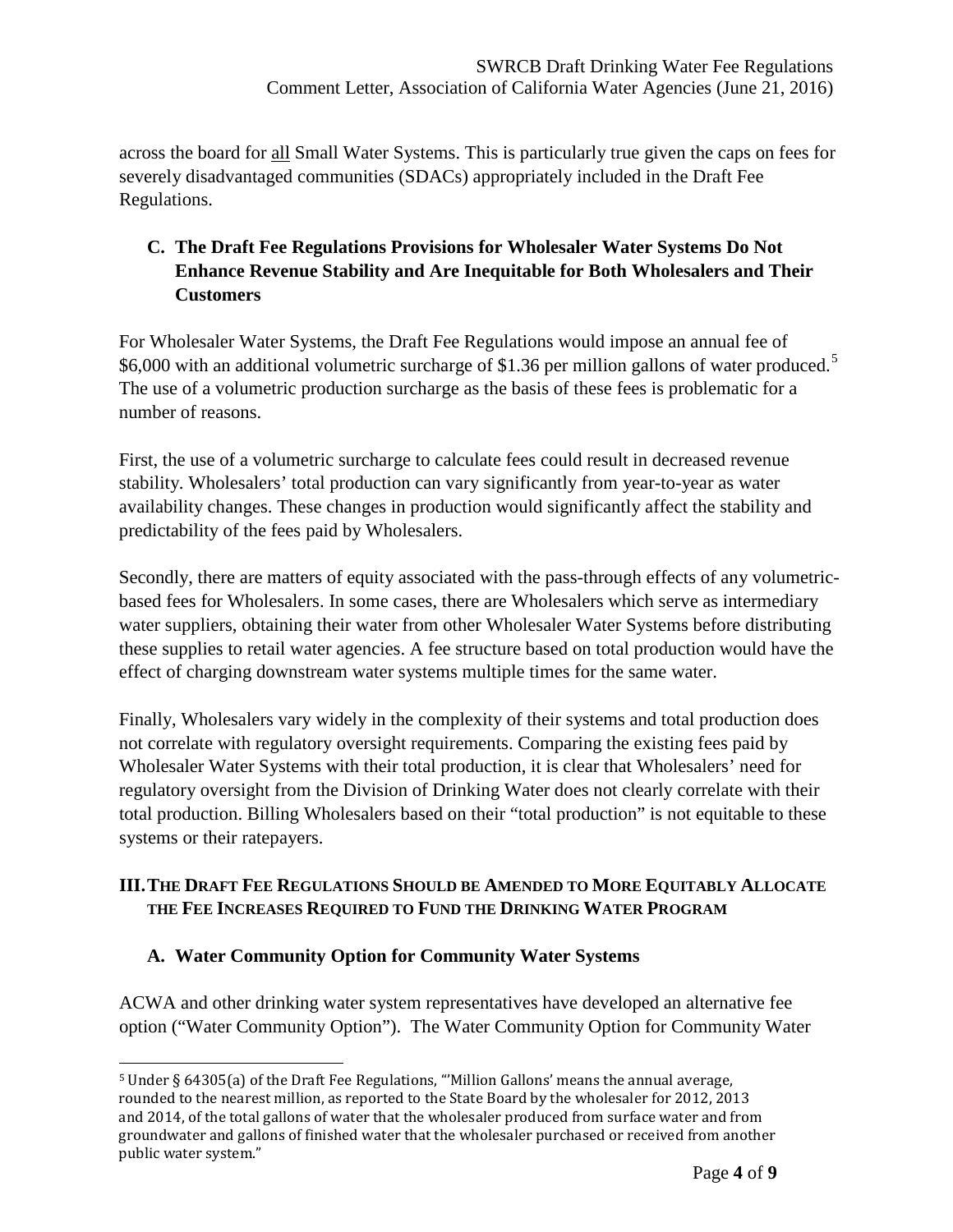Systems is set forth in Table 2 below, as well as in Attachment 1, where it is set side-by-side with the current SWRCB fee schedule and the Draft Fee Regulations.

| <b>System Type</b> | <b>Per-Connection Fee</b>                                                                                                                                                                                                                                                                                                           |
|--------------------|-------------------------------------------------------------------------------------------------------------------------------------------------------------------------------------------------------------------------------------------------------------------------------------------------------------------------------------|
| <b>Small</b>       | 100 or fewer connections: \$250 or \$6/connection, whichever is more.<br>(SDACs: \$100)                                                                                                                                                                                                                                             |
|                    | 101-1,000 connections: \$6/connection<br>(SDACs: \$2/ connection)                                                                                                                                                                                                                                                                   |
| Large              | 1,001-5,000 connections:<br>\$6/connection for first 1,000 connections,<br>\$3.5/connection for each connection over 1,000.<br>(SDACs: \$2/connection)<br>5,001-15,000 connections:<br>\$6/connection for first 1,000 connections,<br>\$3.5/connection for next 4,000 connections,<br>\$2/connection for each connection over 5,000 |
|                    | $15,000+$ connections:<br>\$6/connection for first 1,000 connections,<br>\$3.5/connection for next 4,000 connections,<br>\$2/connection for next 10,000 connections,<br>\$1/connection for each connection over 15,000                                                                                                              |

*Table 2 - Water Community Option for Community Water Systems*

The Water Community Option recovers the same amount in total fees as the Draft Fee Regulations, but is also consistent with the following key considerations when compared to the Draft Fee Regulations:

*1. The Water Community Option allocates fee increases more equitably among Large Water Systems than the Draft Fee Regulations.*

The Water Community Option allocates fee increases more equitably among Large Water Systems by creating additional tiers of per-connection fees for these systems. These additional tiers create a fee structure that accounts for the fact that water systems benefit from economies of scale when considering the amount of service that they typically require from the Drinking Water Program on a per-connection basis. The Water Community Option also reflects the investments of many Large Water Systems in in-house resources and staff that reduce their need for Drinking Water Program service on a per-connection basis.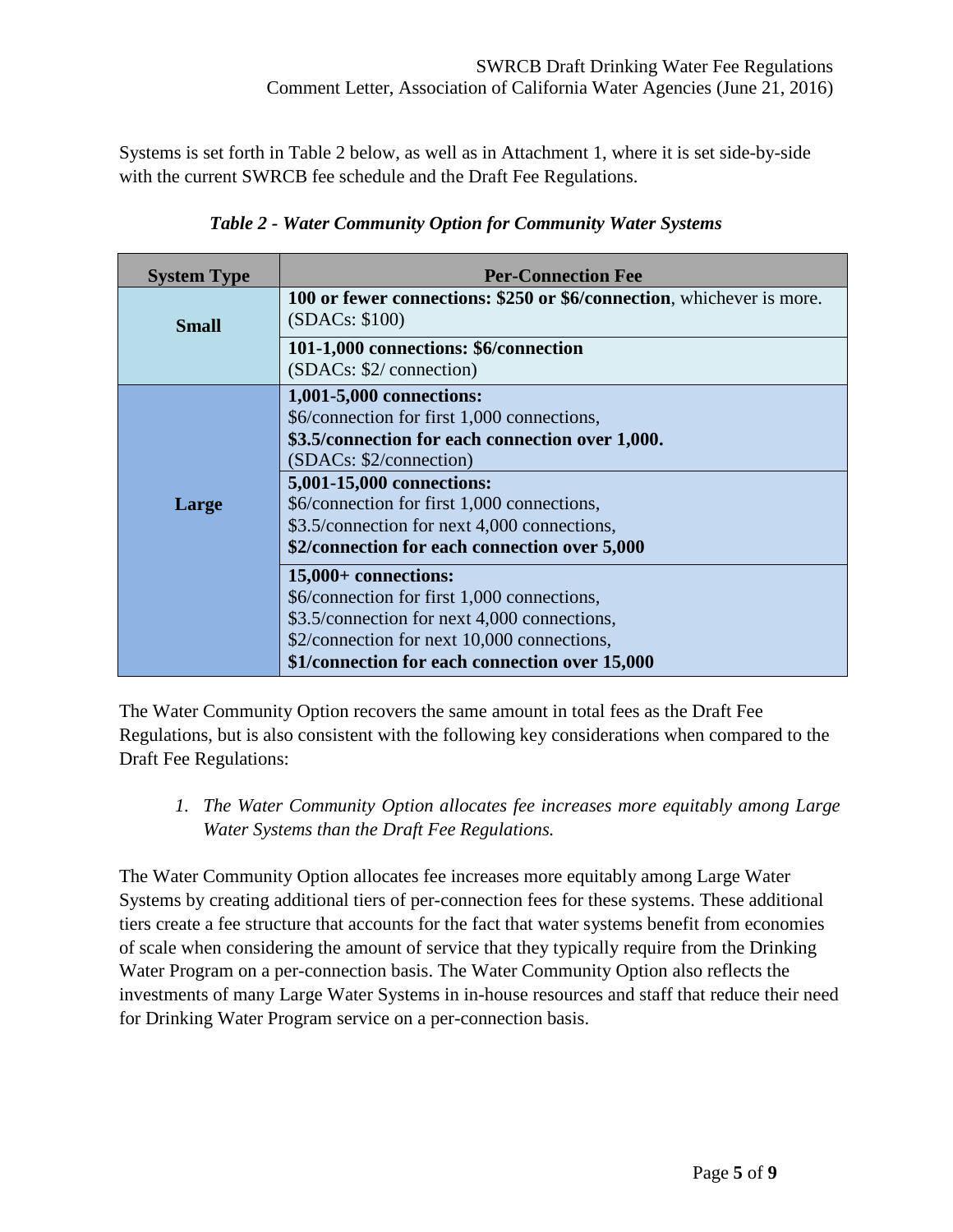*2. The Water Community Option maintains the current fee structure for Small Water Systems.*

Since 2009, Small Water Systems have been paying fees set by statute at \$6 per service connection, with a minimum fee of \$250. As detailed in Attachment 1, the Water Community Option would maintain the existing fee structure for Small Water Systems, with new caps on fees for severely disadvantaged communities. With the costs of the Drinking Water Program increasing and fees for many Large Water Systems increasing dramatically, it is not reasonable to significantly decrease fees across the board for all Small Water Systems.

The Water Community Option would ensure that fees fairly track system size by requiring all Community Water Systems to pay the per-connection fees charged to smaller systems for similar tiers of system size (i.e., fees would be assessed at \$6 per connection for the first 1000 connections for all systems, except for severely disadvantaged communities).

*3. The Water Community Option includes the same caps on fees for severely disadvantaged communities (SDACs) as the Draft Fee Regulation.*

ACWA acknowledges the SWRCB's interest in providing a reduction of fees for Community Water Systems serving SDACs. The Water Community Option includes the same caps on fees for SDACs as the Draft Fee Regulations prepared by SWRCB staff.

*4. The Water Community Option is simple to understand and administer.* 

The Water Community Option is consistent with SWRCB's goal of creating a more stable and consistent source of funding for the Drinking Water Program by moving to a per-connection fee schedule for Community Water Systems, but refines the deescalating per-connection tiers proposed in the Draft Fee Regulations to ensure consistency with the considerations identified above.

ACWA encourages the SWRCB to adopt the Water Community Option for Community Water Systems.

#### **B. Water Community Option for Wholesaler Water Systems**

The Water Community Option for Wholesaler Water Systems would maintain the existing feefor-service structure for Wholesalers. By requiring that Wholesalers pay for the service they receive, the fee-for-service structure ensures that the program will be able to recover the full costs of providing regulatory oversight and any required assistance to these water systems.

While Wholesaler systems vary widely in their complexity and the total populations they serve, the Wholesaler category includes several very large systems, including the nation's largest drinking water system. These large systems benefit from internal investments in staff and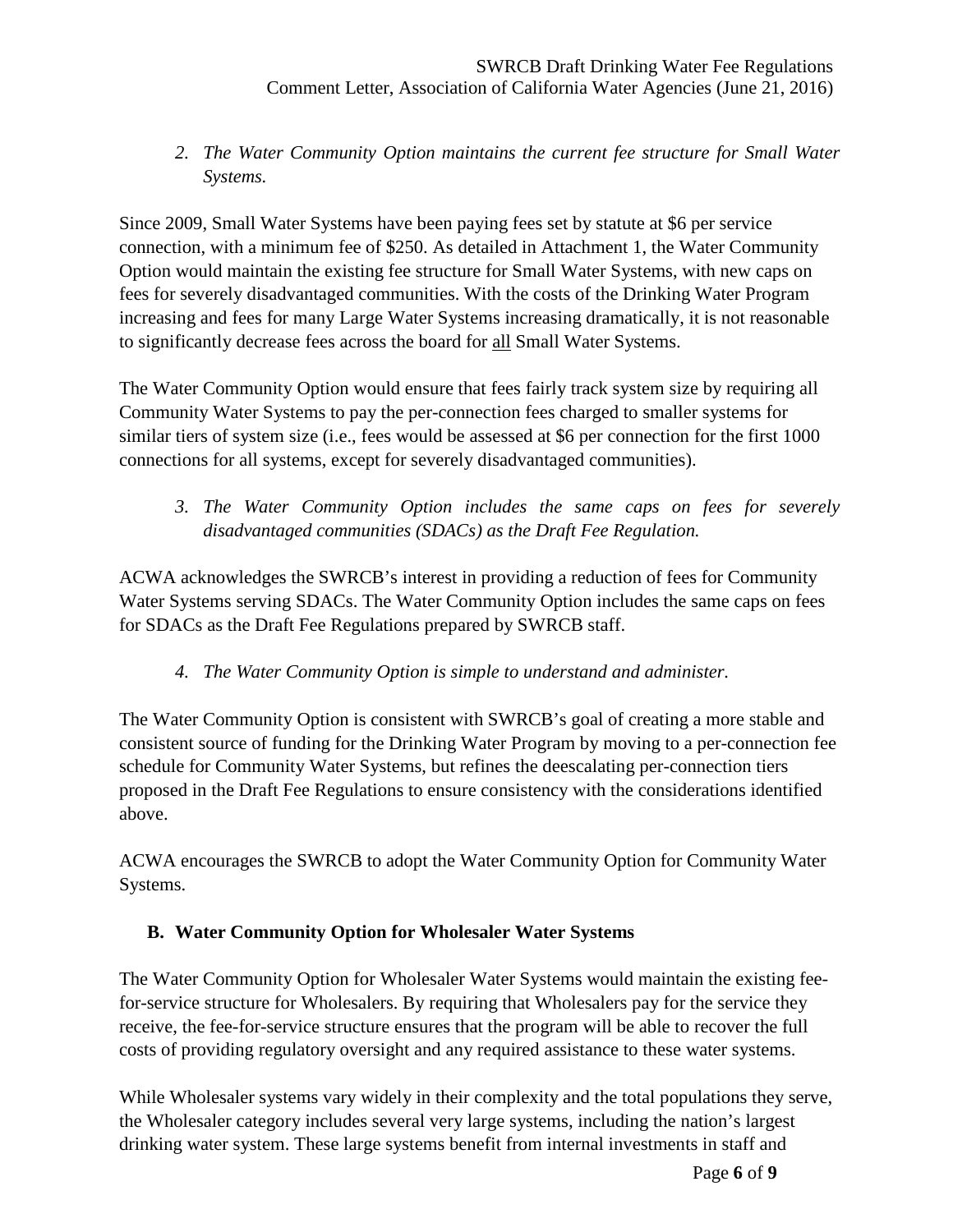resources that limit their need for assistance from the Drinking Water Program, but given the scale of their operations and the large populations they serve, they do occasionally require substantial amounts of Program staff time on various regulatory oversight issues. This can result in significant variances in Drinking Water Program service requirements for these systems from year-to-year. Preserving the Drinking Water Program's ability to recover the full cost of service from these systems can help ensure that the Program's funding is adaptable to these changing circumstances.

ACWA encourages the SWRCB maintain the existing fee-for-service structure for Wholesaler Water Systems.

## **IV.THE SWRCB RESOLUTION ADOPTING THE FINAL DRINKING WATER FEE REGULATIONS SHOULD ENSURE THAT THE STATE'S DRINKING WATER PROGRAM MAINTAINS ITS ACCOUNTABILITY TO PUBLIC WATER SYSTEMS AND THE CUSTOMERS THEY SERVE**

#### *A. Maintain the Drinking Water Program's accounting of staff time allocated to specific water systems.*

Under the current fee-for-service structure, all Large Water Systems receive semi-annual invoices that detail the Drinking Water Program staff time dedicated to their system. These invoices are critical to providing water systems with an opportunity to review and account for the service provided by the Drinking Water Program to their system.

As the Drinking Water Program moves towards a connection-based fee structure, we encourage the Board to include language in the Resolution adopting the final drinking water fee regulations that directs SWRCB staff to retain the DART system which is currently used to track Drinking Water Program staff time and continue to make an accounting of Drinking Water Program service available to Public Water Systems. This can help ensure that water systems are able to obtain the service, oversight and support that they require.

#### *B. Track and report key Drinking Water Program performance metrics.*

The Drinking Water Program provides essential services and oversight for all Public Water Systems, and regardless of how fees are assessed it is critical to ensure that all water systems receive an appropriate level of service in a timely fashion.

ACWA encourages the Board to include language in the Resolution adopting the final drinking water fee regulations that directs SWRCB staff to develop an annual report on key Drinking Water Program performance metrics to be presented to the Board at a public meeting no less frequently than once per year. In addition to providing the Board with an update on the Drinking Water Program's performance, the report would give members of the public, including Public Water System fee payors, an opportunity to provide feedback on the level of service provided by the Drinking Water Program.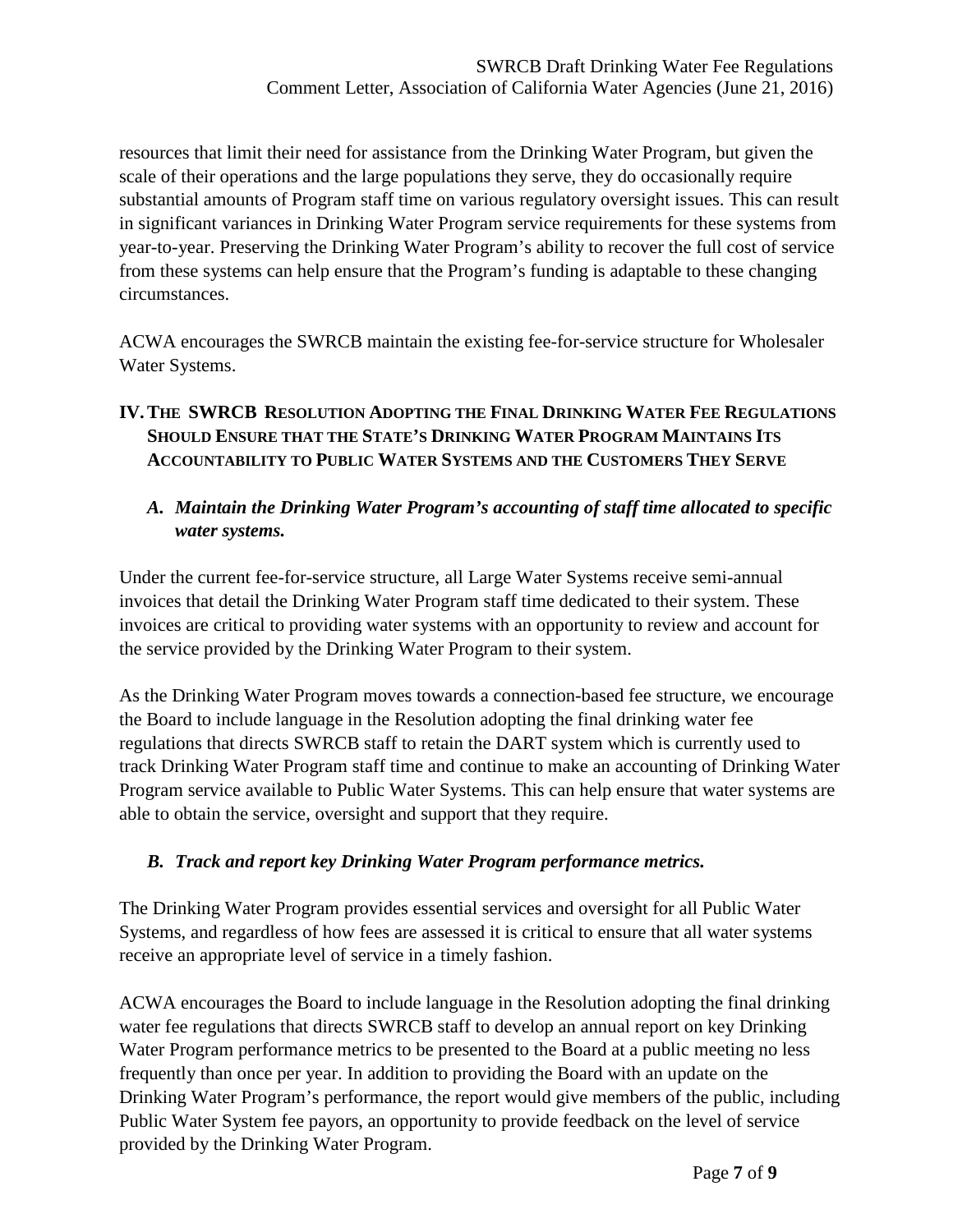## *C. Ensure that implementation of the final drinking water fee regulation is responsive to fee payors' budgeting processes and other constraints.*

Section 64315 of the Draft Fee Regulations requires that fee invoices be paid "within forty five (45) calendar days of the date of the invoice, except that this date may be extended by the State Board for good cause, which shall be determined at the State Board's sole discretion."

With the costs of the Drinking Water Program increasing and fees for many water systems substantially escalating under any revised fee proposal, many fee payors (particularly public agencies) will be required to obtain budget approvals to pay their revised fee. Obtaining the necessary authorization to pay these increased fees may take more than 45 days from receipt of an invoice. Accordingly, ACWA encourages the SWRCB to revise the section 64315 of the Draft Fee Regulations to provide 90 days for payment of invoices, and to include language in the Resolution adopting the final drinking water fee regulations that directs SWRCB staff to interpret the "good cause" provision in a manner that is responsive to fee payors' budgeting processes and other constraints.

ACWA appreciates the SWRCB's willingness to engage public water system representatives on this important issue. We urge the SWRCB to: 1) modify the Draft Fee Regulations consistent with the Water Community Option; and, 2) include the accountability elements detailed in this letter in the Board Resolution adopting the final drinking water fee regulations.

If you have any questions regarding this matter, please contact me at AdamR@ACWA.com or (916) 441-4545.

Sincerely,

Alan W. Polin

Adam Walukiewicz Robin Senior Regulatory Advocate

cc: The Honorable Felicia Marcus, Chair The Honorable Dorene D'Adamo, Member The Honorable Tam M. Doduc, Member The Honorable Frances Spivy-Weber, Member The Honorable Steven Moore, Member Mr. Tom Howard, Executive Director Mr. Eric Oppenheimer, Chief Deputy Director Ms. Cindy Forbes, Deputy Director, Division of Drinking Water Mr. John Russell, Deputy Director, Division of Administrative Services Mr. David Ceccarelli, Staff Services Manager II, Division of Administrative Services Mr. Ryan Wilson, Staff Services Manager I, Division of Administrative Services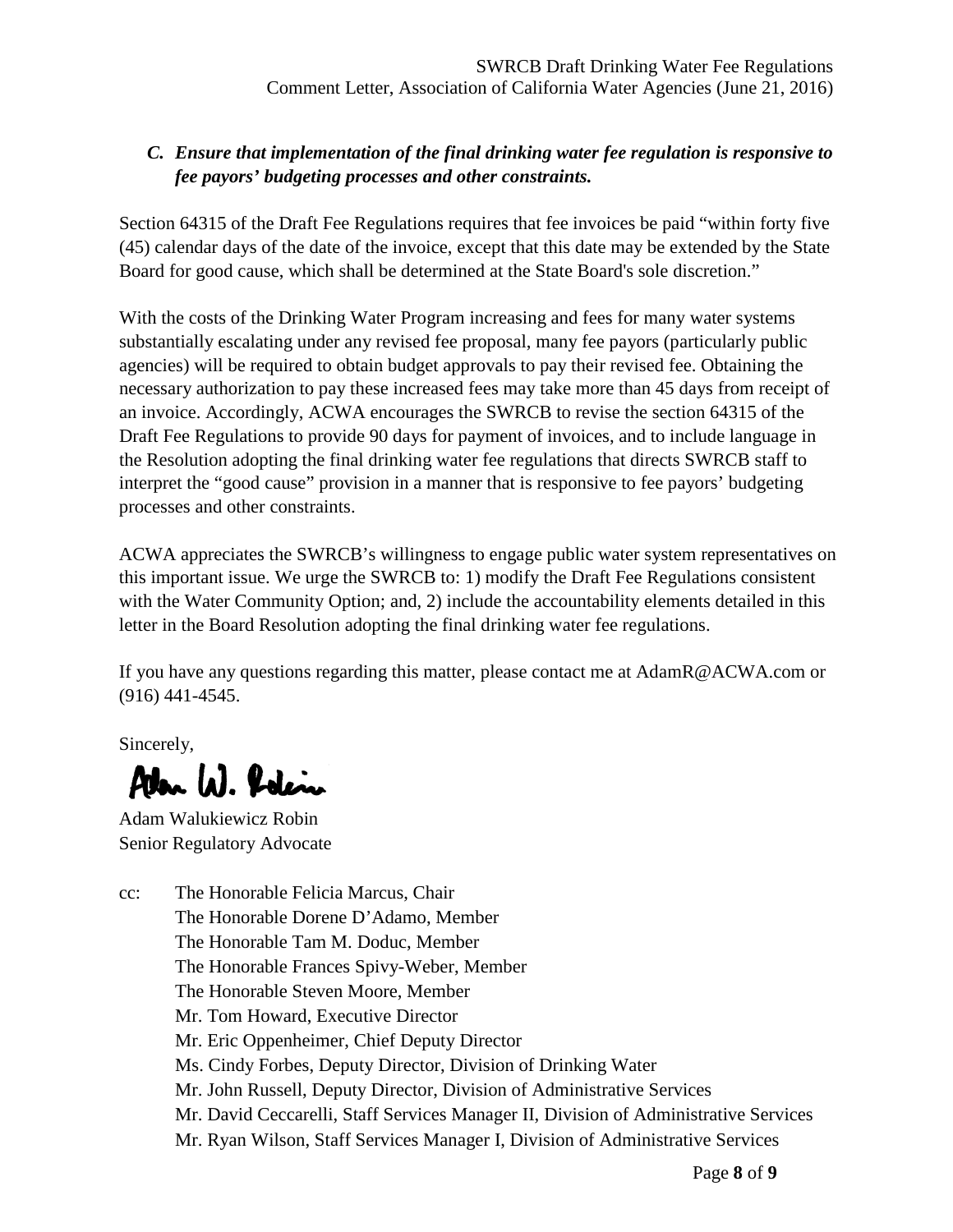Attachments

- 1. Side-by-Side Details: SWRCB Draft Fee Regulations and Water Community Option
- 2. Impacts Analysis: SWRCB Draft Fee Regulations and Water Community Option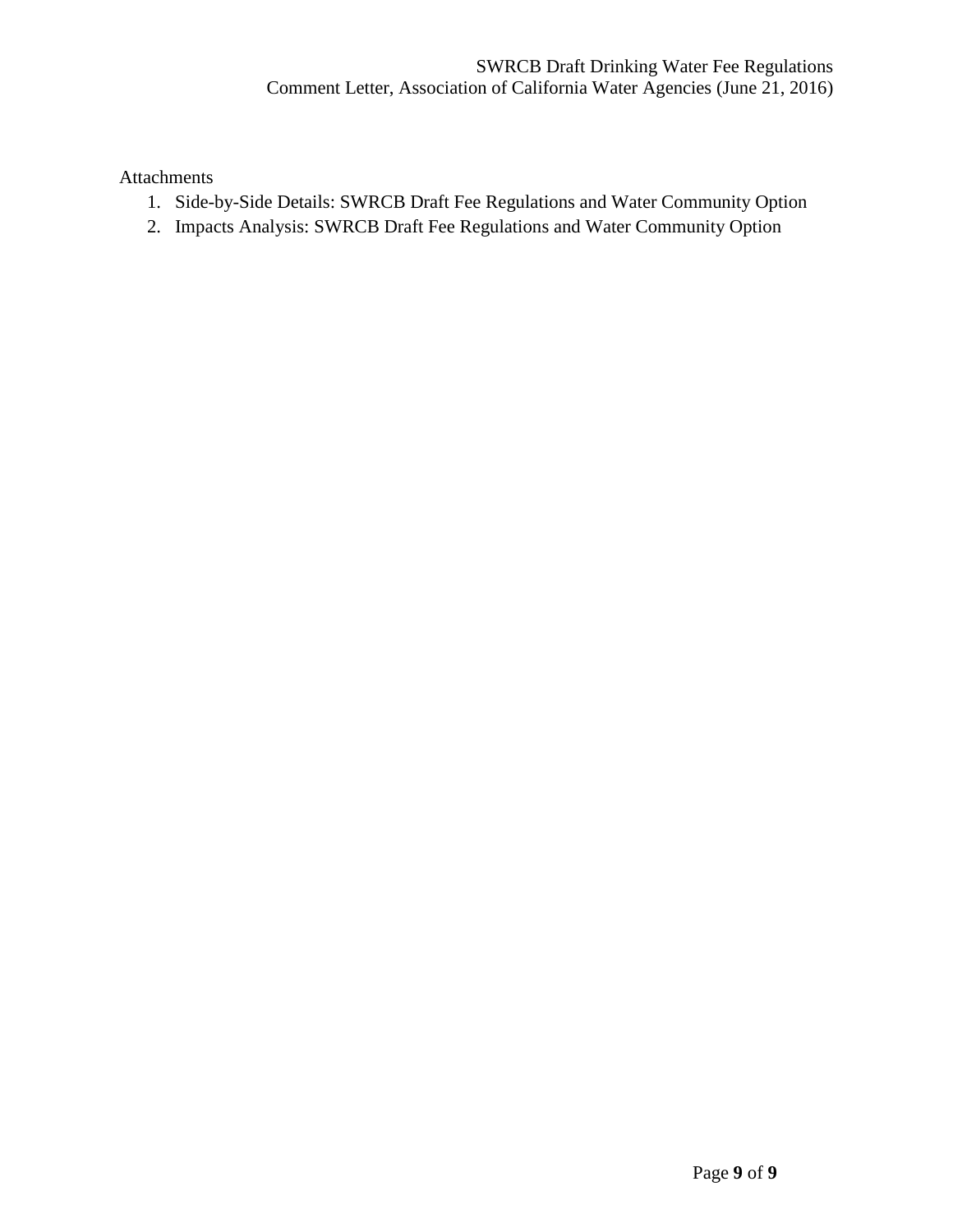| <b>System Type</b> | <b>SWRCB Current Fee Schedule</b>    | <b>SWRCB Proposed Fee Regulations</b>       | <b>Water Community Option</b>                            |
|--------------------|--------------------------------------|---------------------------------------------|----------------------------------------------------------|
|                    | 1,000 or fewer connections: \$250 or | 100 or fewer connections: \$200             | 100 or fewer connections: \$250 or                       |
|                    | \$6/cxn, whichever is more*          | (SDACs: \$100)                              | \$6/cxn, whichever is more*                              |
| <b>Small</b>       |                                      |                                             | (SDACs: \$100)                                           |
|                    |                                      | 101-1,000 connections: \$4/cxn              | 101-1,000 connections: \$6/cxn                           |
|                    |                                      | (SDACs: \$2/cxn)                            | (SDACS: \$2/cxn)                                         |
|                    | 1,001+ connections: fee-for-service  | 1,001+ connections:                         | 1,001-5,000 connections:                                 |
|                    |                                      | $\frac{1}{2}$ \$4/cxn for first 1,000 cxns, | \$6/cxn for first 1,000 cxns,                            |
|                    |                                      | $\frac{2}{2}$ /cxn for each cxn over 1,000  | $$3.5/cxn$ for each cxn over 1,000                       |
|                    |                                      | (SDACS: \$2/cxn)                            | (SDACS: \$2/cxn)                                         |
| Large              |                                      |                                             | 5,001-15,000 connections:                                |
|                    |                                      |                                             | \$6/cxn for first 1,000 cxns,                            |
|                    |                                      |                                             | \$3.5/cxn for next 4,000 cxns,                           |
|                    |                                      |                                             | \$2/cxn for each cxn over 5,000                          |
|                    |                                      |                                             | 15,000+ connections:                                     |
|                    |                                      |                                             | \$6/cxn for first 1,000 cxns,                            |
|                    |                                      |                                             | $\frac{1}{2}$ \$3.5/cxn for next 4,000 cxns,             |
|                    |                                      |                                             | \$2/cxn for next 10,000 cxns,                            |
|                    |                                      |                                             | $\frac{1}{2}$ $\frac{1}{2}$ (xn for each cxn over 15,000 |

SDAC: Severely Disadvantaged Community cxn: Connection

° - Consistent with provisions of Health & Safety Code section 116565 in effect from 2009 through June 30, 2016